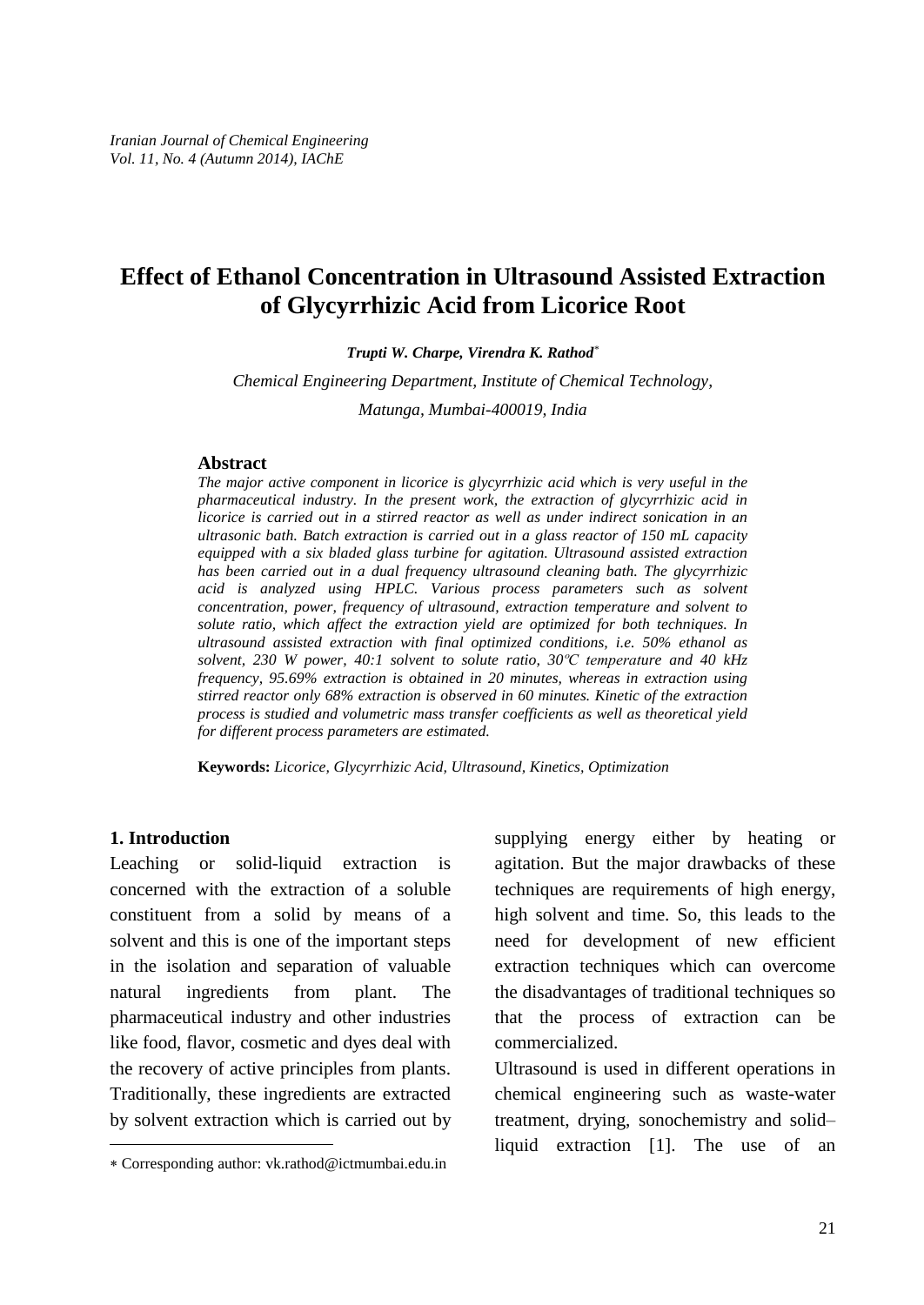ultrasound in the extraction of natural products such as linalool from citrus flower [2], essential oil from garlic [3], lycopene from tomato [4], hesperidine and other flavonoids from citrus peel [5] has been reported to increase extraction rate and significantly reduce extraction time. In ultrasound assisted extraction, the extraction rate is enhanced due to cavitation. The cavity developed grows in size and then collapses abruptly with the release of energy at a massive rate, thus increasing the local temperature and pressure. Therefore, greater penetration of solvent into cellular material occurs and this improves the release of cell content into bulk medium. Similarly, the physical effects such as liquid circulation and turbulence produced by cavitation help in increasing the contact surface area between the solvent and targeted compounds by permitting greater penetration of solvent into the sample matrix. Therefore the main advantages of ultrasound-assisted extraction include the reduced extraction time with less solvent consumption [6]. In addition, ultrasound-assisted extraction can be carried out at a lower temperature which helps avoid thermal damage to the extracts, so ultrasound can be used for the extraction of heat labile products [7].

Licorice is extensively used in herbal medicines worldwide due to its antiinflammatory, anti-viral, anti-allergic, anti oxidant, and anti-cancerous properties. Traditionally it is used for the treatment of peptic ulcers, asthma, pharyngitis, malaria, abdominal pain, insomnia, infections. The major active component in licorice is glycyrrhizic acid while other important constituents include flavonoids,

isoflavonoids, chalcones, coumarins, triterpenoids, sterols, starch, sucrose and glucose, lignins, amino acids, amines, gums, volatile oils [8]. Besides medicinal usage as an ingredient in pharmaceutical preparations, GA is also used extensively as a sweetener or functional additive in tobacco, food and confectionery products.

In our previous study we carried out the extraction of glycyrrhizic acid (GA) from licorice root powder using water as a solvent [9]. But it is reported in the literature that GA also has good solubility in ethanol. Hence, here it is proposed to carry out ultrasound assisted extraction of GA from licorice using absolute ethanol as well as different ethanol water compositions. The parameters which affect the yield in ultrasound assisted extraction process are extraction time, ethanol concentration, power, ultrasound extraction temperature and solvent to solute ratio. The main objective of this work is to develop the optimized ultrasound assisted extraction process for glycyrrhizic acid from licorice root and compare this with conventional methods. The second objective is to investigate the kinetic of this extraction process.

## **2. Materials and methods 2-1. Material**

Licorice powder is purchased from a local market. Water used is freshly prepared de-Licorice powder is purchased from a local<br>market. Water used is freshly prepared de-<br>ionized water from Millipore Milli–Q 50. Ethanol used is of AR grade purchased from Hi Media Ltd., Mumbai, India. Acetonitrile and acetic acid used as solvent for High Liquid Chromatography were analytical grade purchased from Hi Media Ltd., Mumbai, India. Standard, i.e.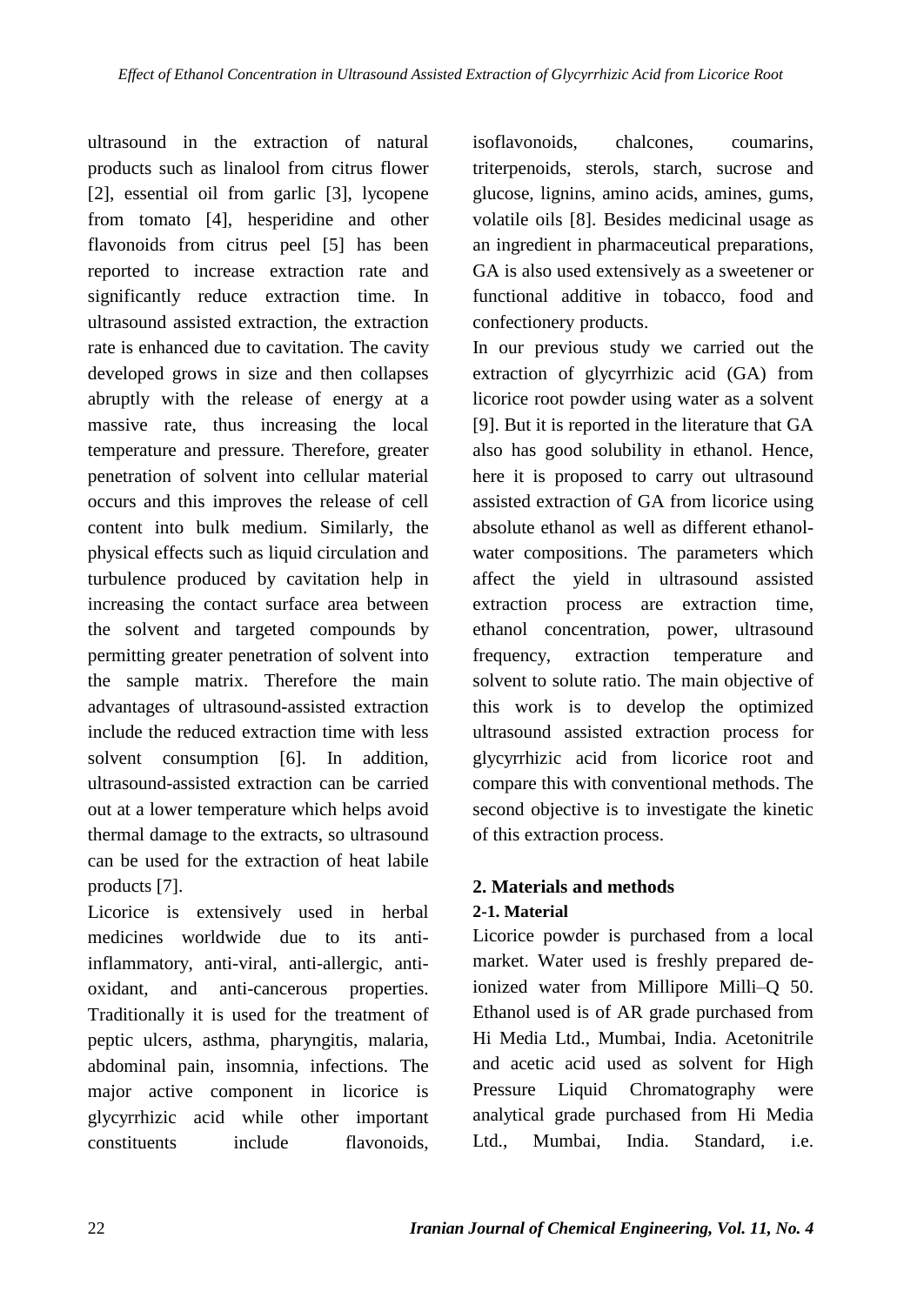Glycyrrhizic acid (mono-ammonium salt hydrate  $\geq 70$  %) was purchased from Aldrich Chemical Company, USA.

#### **2-2. Apparatus**

Ultrasound assisted extraction has been carried out in a dual frequency ultrasound cleaning bath (Model 6.5l200 H, Dakshin, India) of internal dimensions 230 x 1500 x vessel 150 mm and tank capacity approximately 6.5 liters, with an ultrasonic power of 200 watts and frequencies of 25 kHz and 40 kHz, equipped with heater and digital temperature controller/indicator. A selector switch is provided on the panel to select one operating frequency at a time. Power variation is possible by varying input AC voltage through auto-transformer.

#### **2-3. Ultrasound assisted extraction**

The extraction is carried out in a flat bottom glass vessel kept in an ultrasound bath. The clearance of the glass vessel from the bottom of the bath (where transducers are fixed) is kept constant throughout the experiments. The measured quantity of the licorice powder is placed in a glass vessel and the required amount of solvent is added. In order to avoid the loss of solvent, the glass vessel is covered with a lid before it is put into the ultrasound bath. Then the ultrasonication is done. Samples are withdrawn at specific time intervals and then filtered to obtain a clear extract which is further diluted and analyzed using HPLC. Extraction experiments are carried out to study the effect of parameters which affect the extraction yield such as solvent concentration, power, ultrasonic frequency, extraction temperature and solvent to solute ratio. The ultrasound bath is

provided with heater and temperature controller. In order to study effect of temperature, the water in ultrasound bath is heated using the provided heating arrangement to desired set point. The temperature inside the glass vessel is measured by the thermocouple inserted in it. There is <sup>a</sup> difference of 7-8°<sup>C</sup> in bath and temperature. Hence the bath temperature is kept <sup>8</sup>°<sup>C</sup> above the desired vessel temperature. Experiments are carried temperature is kept  $8^{\circ}C$  above the desired<br>vessel temperature. Experiments are carried<br>out for 20 min so there is a rise of  $1-2^{\circ}C$  in bath temperature which is constant in all experiments.

## **2-4. Soxhlet extraction**

Extraction is carried out in a conventional Soxhlet apparatus which consists of distillation flask placed in oil bath, thimble holder and the condenser. The licorice powder is packed in filter paper and placed in thimble holder which is filled with the condensed fresh solvent from the distillation flask. The extraction of GA takes place in the thimble chamber. When the liquid reaches the overflow level, the liquid moves through the siphon and unloads it back into the distillation flask, carrying extracted solutes into the bulk liquid. In solvent flask, solute is separated from the solvent by distillation. Solute is left in the flask and fresh solvent passes back into the solid bed material. The operation is repeated until complete extraction is achieved.

## **2-5. Batch extraction**

Batch extraction is carried out in a glass reactor of 15 mL capacity equipped with a six bladed (pitched blade) glass turbine for agitation. The measured quantity of the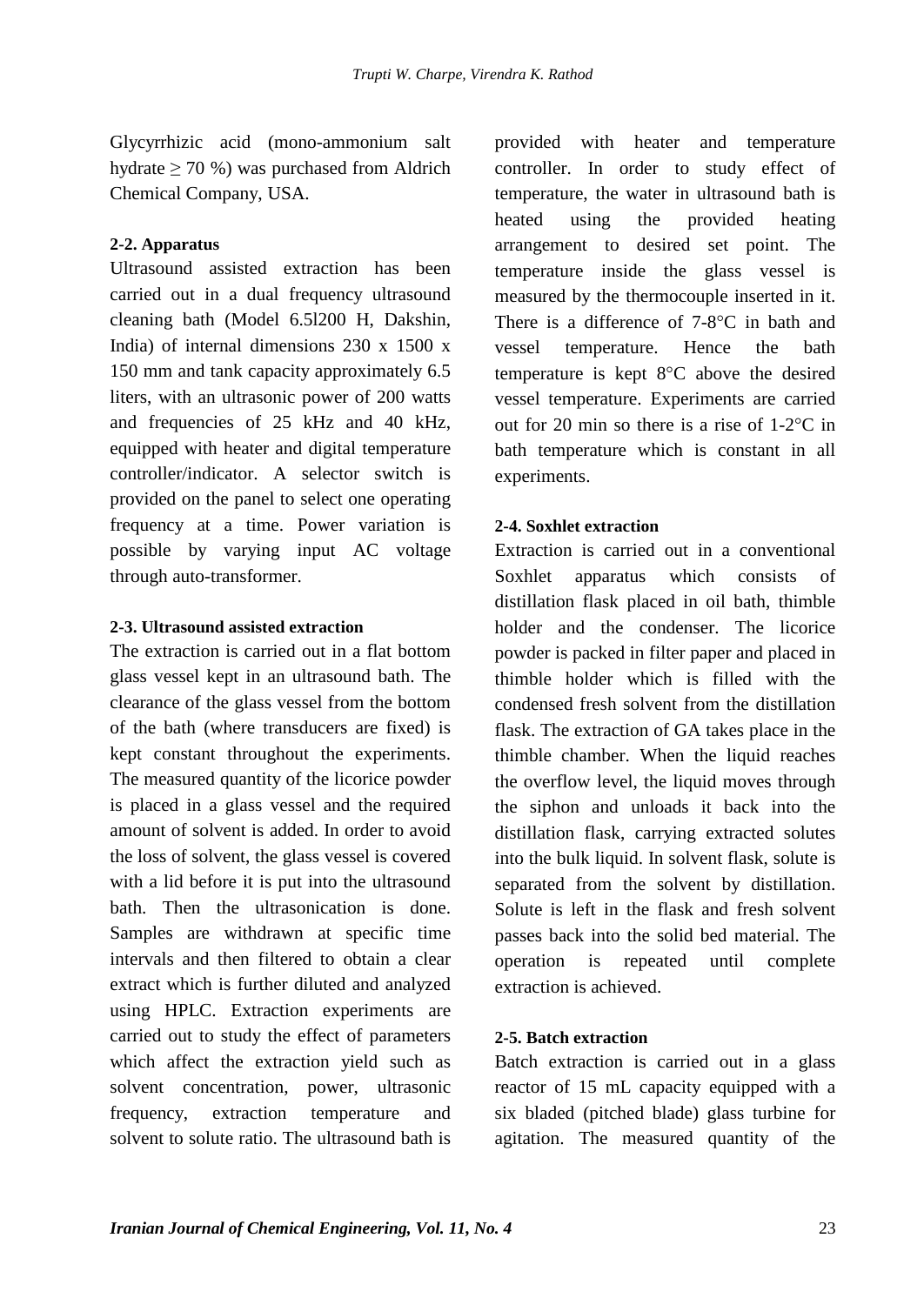licorice powder is taken in a glass reactor and required amount of solvent is added to it. Mixture is agitated for 60 minutes. Samples are withdrawn at specific time interval and filtered. The clear liquid samples are then diluted and analyzed for GA using HPLC. Different parameters affecting the extraction such as extraction time, solvent to solute ratio, speed of agitation and extraction temperature are optimized and the final extraction experiment at the optimized conditions is carried out to be compared with ultrasound assisted extraction.

## **2-6. Analytical method**

ultrasound assisted extraction.<br>
2-6. Analytical method<br>
The glycyrrhizic acid is analyzed using<br>  $\begin{bmatrix}\n\frac{\infty}{2} & \frac{\infty}{2} \\
\frac{\infty}{2} & \frac{\infty}{2} \\
\frac{\infty}{2} & \frac{\infty}{2}\n\end{bmatrix}$ HPLC. The HPLC instrument is of Thermo Scientific which consists of Solvent degassing unit Spectra System SCM 1000, gradient HPLC pump Spectra System P4000 and Spectra System UV 2000 as a UV detector. The column used is C18 of dimensions 125 x 4.6 mm. The wavelength is  $kHz$ , solvent to solute ratio: 1:30, temperature: 30°C). set at 254 nm. The mobile phase is 70% methanol and 30% acidified water (1% acetic acid) and the flow rate is 1 ml/min.

#### **3. Results and discussion**

#### **3-1. Effect of concentration of ethanol**

The effect of ethanol concentration on the extraction of glycyrrhizic acid from licorice is studied and the results are shown in Fig.1. Concentration of ethanol is varied from 10% to 100%. It is found that the % extraction increases up to 50% ethanol concentration. Thereafter, it remains constant till 70% ethanol concentration and subsequently decreases. When 100% ethanol is used as a solvent a significant decrease in % extraction swelling of the cellular material, so that the permeability of cell wall increases and they can break easily upon introduction of ultrasound. At 100% ethanol as there is no water available for swelling of cells, extraction yield is very low. Hence, 50% ethanol concentration is considered optimum and used in all the further sets of experiments.



**Figure 1.** Effect of concentration of ethanol on extraction yield of GA (Power: 200 W, Frequency: 25 **Figure 1.** Effect of concentration of ethanol on<br>extraction yield of GA (Power: 200 W, Frequency: 25<br>kHz, solvent to solute ratio: 1:30, temperature: 30°C).

#### **3-2. Kinetic of ultrasound assisted extraction**

has been observed. Water is required for the<br>in extraction and after 20 min no significant The extraction kinetics of ultrasound assisted extraction of glycyrrhizic acid from licorice root is studied using 50% ethanol as a solvent. The change in the amount of GA extracted per g of licorice with time is shown in the Fig. 2. The curve obtained follows the same nature as that of classical extraction from plant material. Two different rates of extraction can be observed. The first is the fast rate obtained initially which is followed by the gradual increase in the concentration of GA in the extract. It can be seen from the Fig. 2 that the rate of extraction of glycyrrhizic acid is higher, initially up to 6 min. Thereafter there is very gradual increase glycyrrhizic acid is higher, initially up to 6<br>min. Thereafter there is very gradual increase<br>in extraction and after 20 min no significant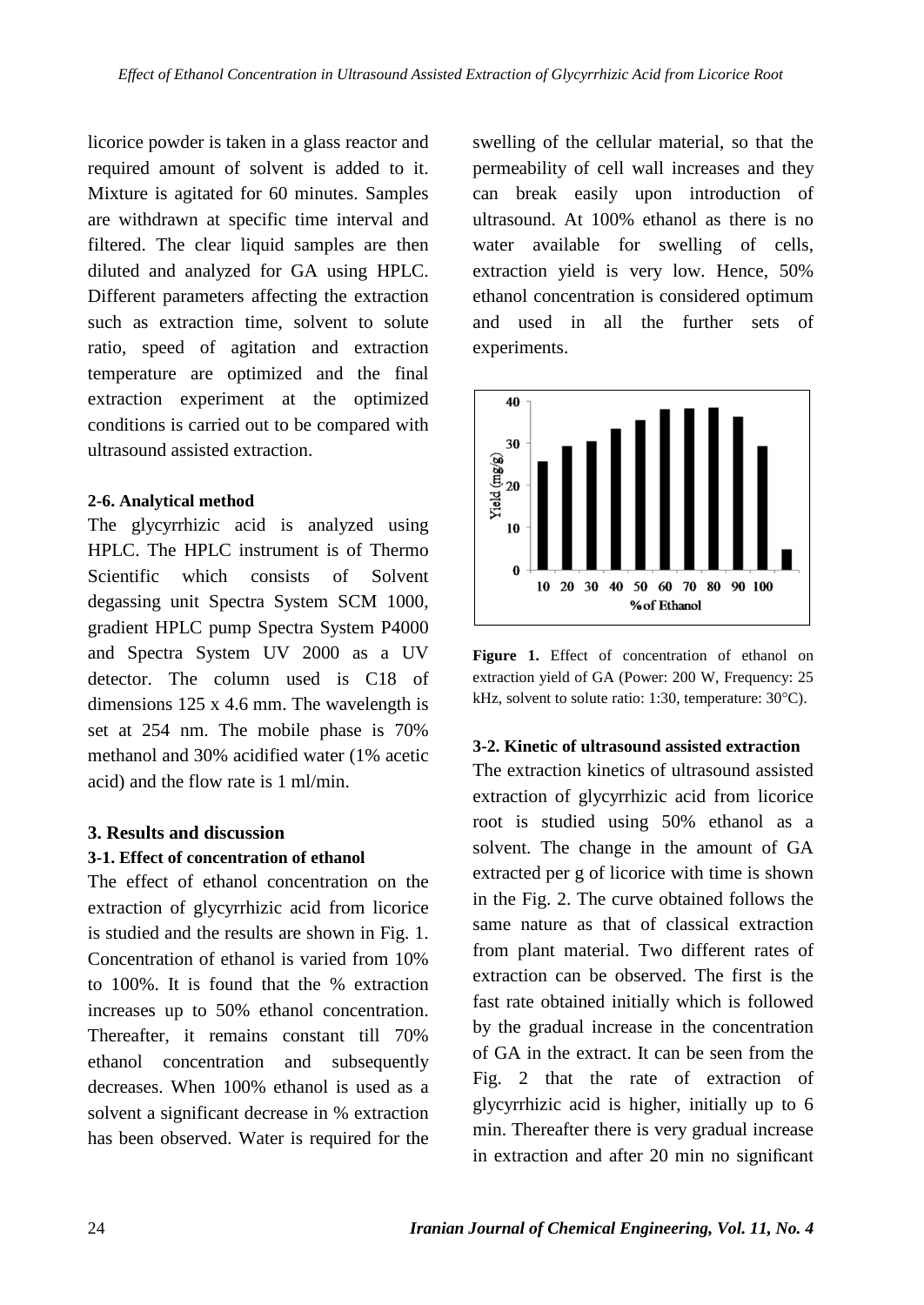$W_A = W_{Ai}$ 

increase is observed in the extraction of GA. Kinetic model proposed by Liauw *et al.* [10] is used to study the kinetic of this process. The assumption made for this model is that the mechanism which controls the rate of GA extraction is the mass transfer of GA from licorice root powder to the bulk of the solvent.



**Figure 2.** Effect of time on extraction yield of GA (Power: 200 W, Frequency: 25 kHz, solvent to solute **Figure 2.** Effect of time on extra<br>(Power: 200 W, Frequency: 25 kHz)<br>ratio: 1:30, temperature: 30°C).

The mass transfer rate of GA from licorice root powder can be written as: powder can be written as:<br>=  $k.A. (C_{Ai} - C_{A})$  (1)

$$
\frac{dW_A}{dt} = k.A. (C_{Ai} - C_A)
$$
 (1)

Where  $dW_A/dt$  is the mass transfer rate of GA  $(mg/g.s), C_A$  and  $C_{Ai}$  are the concentration of GA in liquid at time t and at equilibrium. Here k is mass transfer coefficient and A is surface area for mass transfer process. Since the extraction was performed in a batch process and its volume

was kept constant during the process,  
\n
$$
\frac{dW_A}{dt} = k \cdot \frac{A}{v} \cdot (W_{Ai} - W_A)
$$
\n(2)

$$
\frac{dW_A}{dt} = k \cdot a \cdot (W_{Ai} - W_A)
$$
 (3)

Where, *k.a.* is volumetric mass transfer coefficient  $(s^{-1})$ . To solve the equation the following boundary conditions are used: At the beginning of the extraction process  $t =$ 0, the mass of GA in bulk liquid, i.e.  $W_A = 0$ At any time t, mass of GA in bulk liquid is

Using these boundary conditions, integrating<br>
eq (3) gives the following result:<br>  $W_A = W_{Ai} [1 - \exp(-k.a.t)]$  (4) eq (3) gives the following result:

$$
W_A = W_{Ai} [1 - \exp(-k.a.t)] \tag{4}
$$

This equation is rearranged so that it can be written in terms of yield per unit mass of<br>licorice powder.<br> $Y_A = Y_{Ai} [1 - \exp(-k.a.t)]$  (5) licorice powder.

$$
Y_A = Y_{Ai} [1 - \exp(-k, a, t)] \tag{5}
$$

Where, Y<sub>A</sub> and Y<sub>Ai</sub> are yield of GA at time t and at equilibrium per mass of licorice powder (mg of GA/ g of licorice) respectively.

The values of GA yield at equilibrium *YAi* and volumetric mass transfer coefficient *k.a* at different operating parameters are estimated by the nonlinear least square fit of the eq  $(5)$ to experimental data. Then these values are used for the prediction of extraction yield of GA for different operating parameters.

## **3-3. Optimization of process parameters and validation of model**

#### **3-3-1. Effect of power**

Since power is an important parameter in ultrasound assisted extraction, its effect on extraction has been investigated. The power is varied from 120W to 200 W and the results obtained are shown in the Fig. 3. The final % extraction obtained is the same for all the 3 power inputs, but the rate of extraction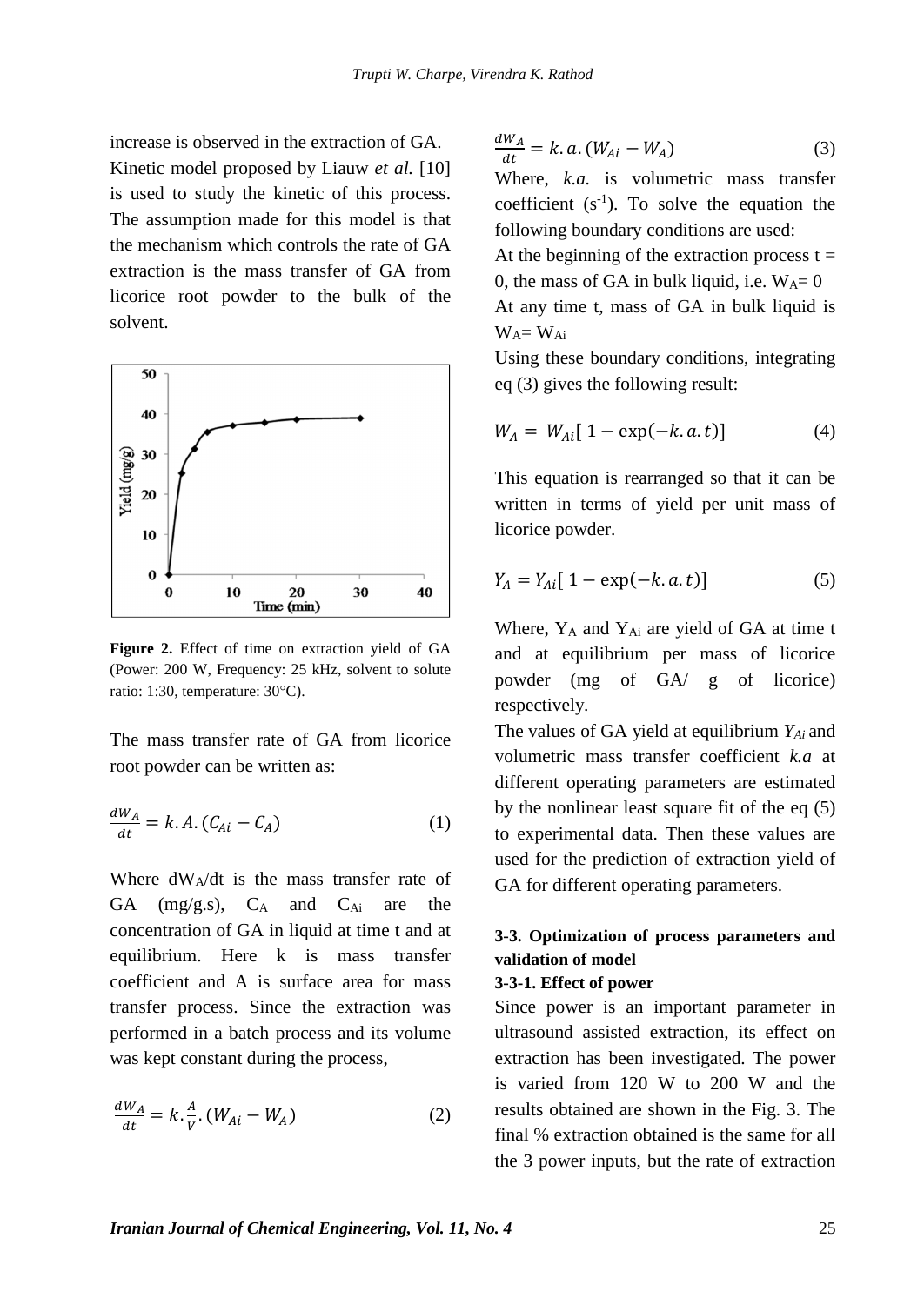is affected significantly. It is observed that the extraction rate increases with an increase in power input. Therefore, 30 minutes is required to get 75% extraction at 120 W, whereas the same extraction was obtained in  $\begin{bmatrix} \frac{\omega}{25} \\ \frac{\omega}{20} \end{bmatrix}$ 10 minutes at 200 W. Therefore, the %  $\frac{1}{2}$  15 extraction per unit energy is calculated for all the three power inputs and it is highest for 200 W power. Hence, all the further experiments are carried out at 200 W.

By applying the kinetic model described above for this experimental data, values of  $($  Frequency: 25 kH *k.a* and *YAi* are calculated by using nonlinear least square fit method. These values are tabulated in Table 1. It can be seen from the table that the values of volumetric mass transfer coefficient increases with an increase in the power. This indicates that the rate of mass transfer is higher at higher powers. These values are then used to predict the yield of the GA at different time. In Fig. 3, experimental and predicted yield of GA is plotted where bullets represent the experimental data and solid line represents the predicted yield. It can be seen from Fig. 3 that there is good agreement between experimental and predicted yield of GA.

#### **Table 1**

Effect of power on volumetric mass transfer coefficient and yield of GA.

| k.a<br>Power |       | Y <sub>Ai</sub><br><b>Experimental</b> | YAi<br>Predicted | <b>RMSD</b> |  |
|--------------|-------|----------------------------------------|------------------|-------------|--|
| 120 W        | 0.111 | 35.35                                  | 35.51            | 0.16        |  |
| 160 W        | 0.17  | 36.99                                  | 36.8             | 0.19        |  |
| 200 W        | 0.21  | 39.08                                  | 40.04            | 0.96        |  |

#### **3-3-2. Effect of ultrasound frequency**

Extraction of licorice has been carried out at two different frequencies, i.e. 25 kHz and 40 kHz to investigate its effect on % extraction. Results are shown in Fig.4 and it is observed



**Figure 3.** Effect of Power on extraction yield of GA (Frequency: 25 kHz, solvent to solute ratio: 1:30, **Figure 3.** Effect of Powe<br>(Frequency: 25 kHz, s<br>temperature: 30°C).

**RMSD** frequency than 25 kHz. That % extraction at 40 kHz is higher than that at 25 kHz. At higher ultrasonic frequency the cavitation is higher due to which the mass transfer from bulk cell material to the solvent is enhanced. Similar increase in extraction at higher frequency up to 45 kHz is also reported for extraction of salvianolic acid B from Salvia miltiorrhiza root [11]. Therefore frequency of 40 kHz has been considered to be an optimum frequency. The values of *k.a* and *YAi* for different frequency were predicted from kinetic model and are presented and plotted in Table 2 and Fig. 4 respectively, showing satisfactory agreement with experimental values. Higher values of k.a at higher frequency represent the greater mass transfer rate at 40 kHz

#### **Table 2**

Effect of frequency on volumetric mass transfer coefficient and yield of GA.

| <b>Frequency</b> | k.a   | $\begin{array}{ccc}\nY_{Ai} & & Y_{Ai}\\ \textbf{Experimental} & \textbf{Predicted}\n\end{array}$ |       | <b>RMSD</b> |
|------------------|-------|---------------------------------------------------------------------------------------------------|-------|-------------|
| $25$ kHz         | 0.199 | 38.8                                                                                              | 38.86 | 0.06        |
| $40$ kHz         | 0.204 | 41.62                                                                                             | 42.09 | 0.47        |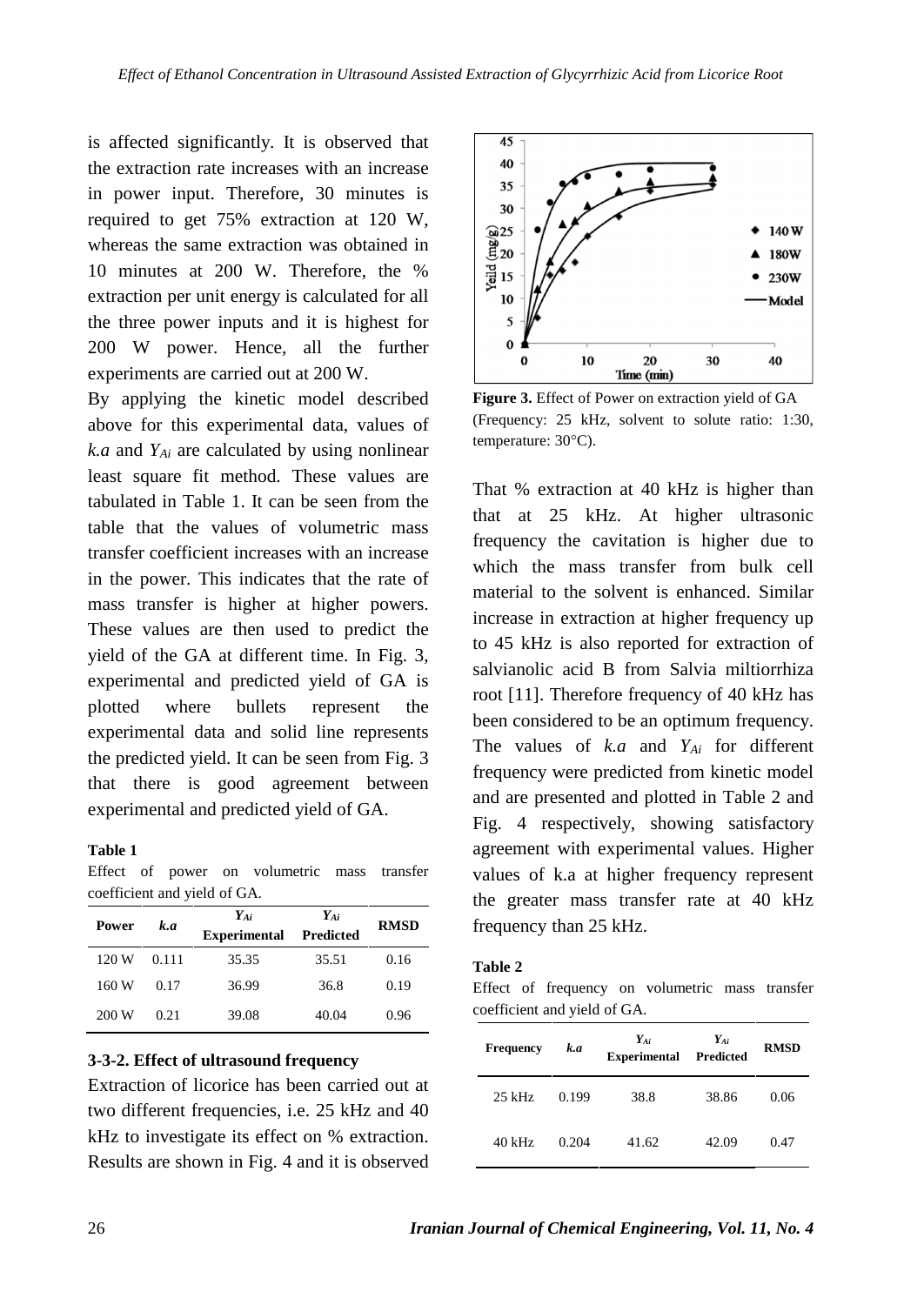

**Figure 4.** Effect of Frequency on extraction yield of GA (Power: 200 W, solvent to solute ratio: 1:30, **Figure 4.** Effect of Fre<br>GA (Power: 200 W, s<br>temperature: 30°C).

#### **3-3-3. Effect of temperature**

Temperature has a positive influence on the solubility of GA, hence it was expected that the extraction will increase with temperature. Therefore extraction is carried out at the extraction will increase with temperature. Table 3<br>Therefore extraction is carried out at Effect<br>different bath temperatures, i.e 30°C, 50°C different bath temperatures, i.e  $30^{\circ}$ C,  $50^{\circ}$ C and  $70^{\circ}$ C and results are shown in Fig. 5. But it is observed that there is no significant change in % extraction of GA with increase in temperature. With increase in the temperature, vapor pressure increases. Vapor pressure has a great influence on the occurrence and the intensity of acoustic cavitation. When the temperature is low  $\sqrt{50}$ bubbles are few but they collapse with relatively high intensity which enhances the cell disruption. But, when the temperature is  $\begin{bmatrix} \frac{\infty}{\infty} \\ \frac{\infty}{\infty} \end{bmatrix}$ high, although more bubbles are created, they<br>
sollar equilibrium surface to region collapse with less intensity. Surface tension also decreases with the increase of temperature which affects the bubble formation and collapse. Thus, at higher temperature bubbles collapse with less intensity and reduce the mass transfer enhancement [12]. Hence, the counterbalance of increase in the extraction due to increased

solubility and decreased mass transfer due to less intensive cavitation bubble collapse at higher temperature results in the marginal change in extraction of GA.

The estimated model values in comparison with experimental values are represented in Table 3 and plotted in Fig 5. From Table 3 it can be seen that the values of *k.a* increase with the rise in temperature which is because of the higher mass transfer rate at elevated temperature. Increase in mass transfer rate is an effect of increased solubility at higher temperature. It can be seen from Fig. 5 that there is good agreement between experimental and predicted values of the yield of GA.

#### **Table 3**

Effect of temperature on volumetric mass transfer coefficient and yield of GA.

| <b>Temperature</b> | k.a   | $Y_{Ai}$<br><b>Experimental Predicted</b> | $Y_{Ai}$ | <b>RMSD</b> |
|--------------------|-------|-------------------------------------------|----------|-------------|
| 30                 | 0.204 | 42.66                                     | 41.26    | 1.4         |
| 50                 | 0.211 | 43.41                                     | 43.38    | 0.03        |
| 70                 | 0.216 | 44.17                                     | 44.7     | 0.53        |



**Figure 5.** Effect of temperature on extraction yield of GA (Power: 200 W, Frequency: 40 kHz, solvent to solute ratio: 1:30).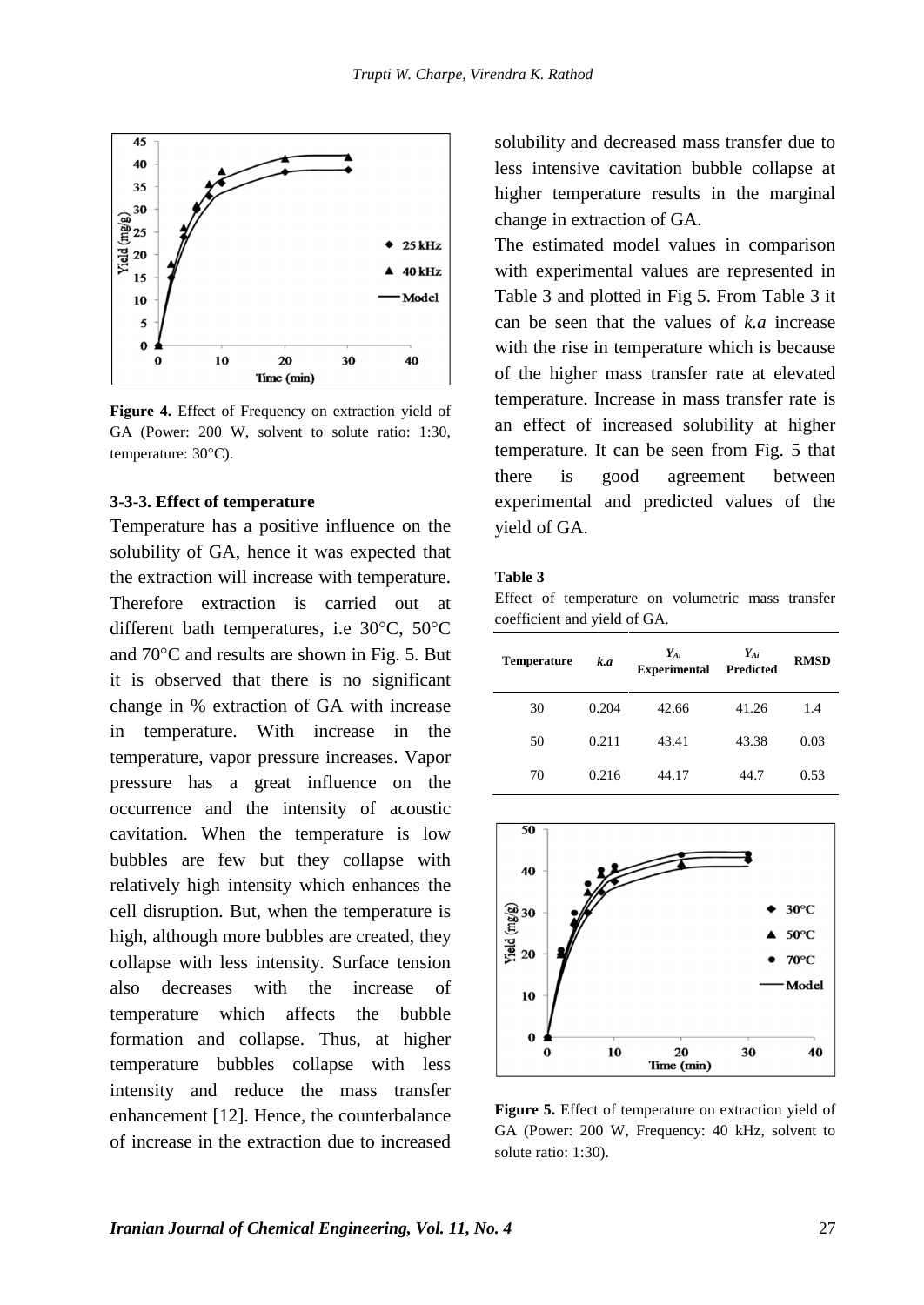#### **3-3-4. Effect of solvent to solute ratio**

The solvent to solute ratio affects % extraction significantly. Therefore, this ratio is varied from 10:1 to 50:1 and results are shown in Fig. 6. It is observed that the % extraction increases with an increase in solvent to solute ratio up to a certain level and then it decreased for the higher solvent to solute ratio. When solvent to solute ratio is higher, it provides the larger concentration gradient which favors the mass transfer. So the % extraction is increased when solvent to solute ratio is increased from 10:1 to 40:1. The solvent volume in 40:1 solvent to solute ratio is sufficient to extract the solute and solvent becomes saturated. Therefore, when 50:1 solvent to solute ratio is used, the solution gets diluted and this is the reason for lower % extraction at this ratio. As the highest % extraction is obtained at 40:1 solvent to solute ratio, this ratio is considered as an optimum ratio.



**Figure 6.** Effect of solvent to solute ratio on extraction yield of GA (Power: 200 W, Frequency: 40 **Figure 6.** Effect of solve<br>extraction yield of GA (Powe<br>kHz, temperature: 30°C).

Values of *k.a* and *YAi* estimated from kinetic model are listed in Table 4. It can be clearly observed from Fig. 6 that the agreement between the experimental observations and the predicted values from the kinetic model is quite good. From Table 4 it is clear that the values of *k.a* increase with the increase in solvent to solute ratio up to 40:1 ratio and then decrease further which means that the rate of mass increases up to 40:1 ratio. Mass transfer rate is higher up to 40:1 ratio because the concentration gradient increases with the addition of solvent but the further decrease in the mass transfer rate at 50:1 ratio indicates that 40:1 ratio is sufficient for leaching and the addition of more solvent after this does not affect the mass transfer rate.

#### **Table 4**

Effect of temperature on volumetric mass transfer coefficient and yield of GA.

| Solvent:<br><b>Solute</b> | k.a   | $Y_{Ai}$<br><b>Experimental</b> | $Y_{Ai}$<br><b>Predicted</b> | <b>RMSD</b> |
|---------------------------|-------|---------------------------------|------------------------------|-------------|
| 10:01                     | 0.228 | 24.40                           | 25.71                        | 1.31        |
| 20:01                     | 0.181 | 41.00                           | 41.26                        | 0.26        |
| 30:01                     | 0.194 | 42.66                           | 42.52                        | 0.14        |
| 40:01                     | 0.196 | 47.19                           | 47.46                        | 0.27        |
| 50:01                     | 0.192 | 45.01                           | 45.15                        | 0.14        |

## **3-4. Comparison of ultrasound assisted extraction with conventional method**

Glycyrrhizic acid is extracted from licorice by UAE as well as conventional soxhlet extraction and batch extraction in order to evaluate effects of ultrasound on the extraction efficiency. Table 5 shows the optimum results respectively with the soxhlet extraction, batch extraction and ultrasound assisted extraction. Soxhlet extraction has taken 300 minutes to extract 100% GA from licorice sample while UAE required only 20 minutes to achieve 95.68% extraction. Also,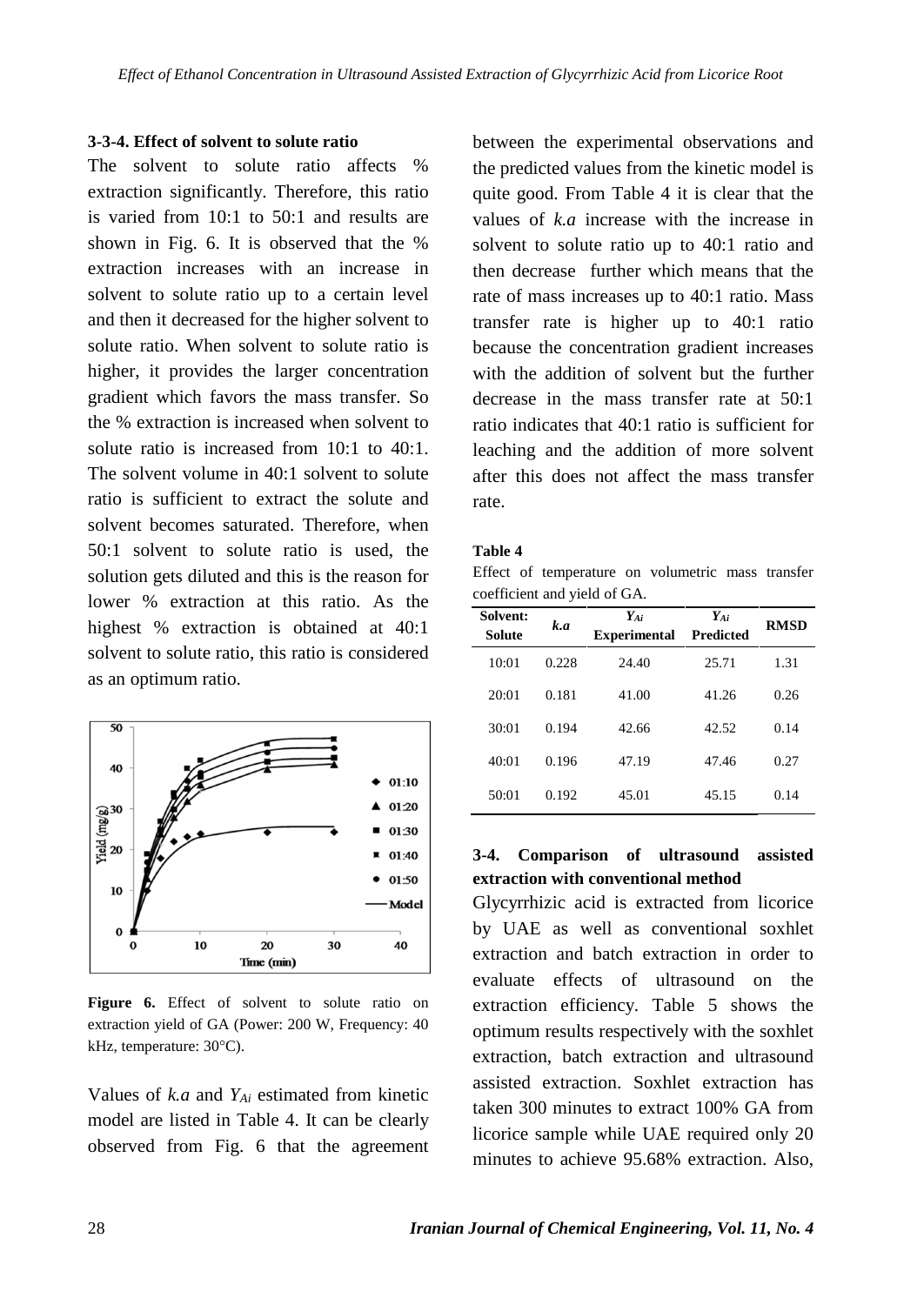the soxhlet extraction requires heating up to the soxhlet extraction requires heating up to<br>100°C, whereas in UAE the extraction is h carried out at room temperature. With batch extraction only 68.06% extraction is obtained in 60 minutes time. Therefore, the conventional extraction took more time and consumed more solvents. Fang Chen *et al*. have also reported the same results [13]. Chen *et al*. (2007) carried out microwave assisted micellar extraction of GA and achieved 98.4% recovery of GA in 5 min time, which is comparable with our result [14].

#### **Table 5**

Comparison of soxhlet extraction, UAE and batch extraction.

| <b>Method</b>                               | Time<br>(min.) | <b>Temperat</b><br>ure (°C) | <b>Solven</b><br>t to<br>solute<br>ratio<br>(ml/g) | $\frac{0}{0}$<br><b>Extractio</b><br>n |
|---------------------------------------------|----------------|-----------------------------|----------------------------------------------------|----------------------------------------|
| Soxhlet<br>Extraction                       | 300            | 100                         | 50:1                                               | 100                                    |
| <b>Ultrasound</b><br>assisted<br>Extraction | 20             | 30                          | 40:1                                               | 95.69                                  |
| <b>Batch</b><br>extraction                  | 60             | 30                          | 40:1                                               | 68.06                                  |

## **4. Conclusions**

In the present work, extraction of glycyrrhizic acid from licorice root is successfully carried out using ultrasound. Process parameters which affect the extraction yield viz. solvent concentration, power, ultrasound frequency, temperature and solvent to solute ratio are investigated. Concentration of ethanol affects the % extraction and 50% ethanol concentration is the optimum value. Although the final % extraction obtained at various power input is the same, the rate of extraction is affected

**%** extraction gives higher % extraction as significantly with variation of power. The highest extraction rate is obtained at 200 W. Extraction is increased with increase in solvent to solute ratio up to 40:1. It is also observed that there is no effect of temperature on the % extraction of GA and with the increase in the frequency of ultrasound there is a slight increase in % extraction. In ultrasound assisted extraction with final optimized conditions, i.e. 50% ethanol as solvent, 230 W power, 40:1 solvent to solute ratio, <sup>30</sup>ºC temperature and 40 kHz frequency, 46.52 mg/g yield, 95.69% extraction is obtained. The % extraction obtained with ultrasound assisted extraction is compared with that of soxhlet extraction and batch extraction. Ultrasound assisted compared to batch extraction and requires less time compared with both soxhlet and batch extraction. So it can be concluded that the ultrasound assisted extraction of glycyrrhizic acid from licorice is an effective way for extraction with advantages of lower time, lower heating requirement and higher % extraction. The values of predicted yields using kinetic model show good agreement with the experimental data for all parameters.

## **References**

- [1] Romdhane, M. and Gourdon, C., "Investigation in solid-liquid extraction: Influence of ultrasound", *Chem. Eng. J.,* **87**, 11 (2002).
- [2] Alissandrakis, E., Daferera, D., Tarantilis, P. A., Polissiou, M. and Harizanis P. C., "Ultrasound-assisted extraction of volatile compounds from citrus flowers and citrus honey", *Food Chem.,* **82**, 575 (2003).
- Kimbaris, A. C., Siatis, N. G., Daferera, D. J., Tarantilis, P. A., Pappas C. S. and Polissiou, M. G., "Comparison of